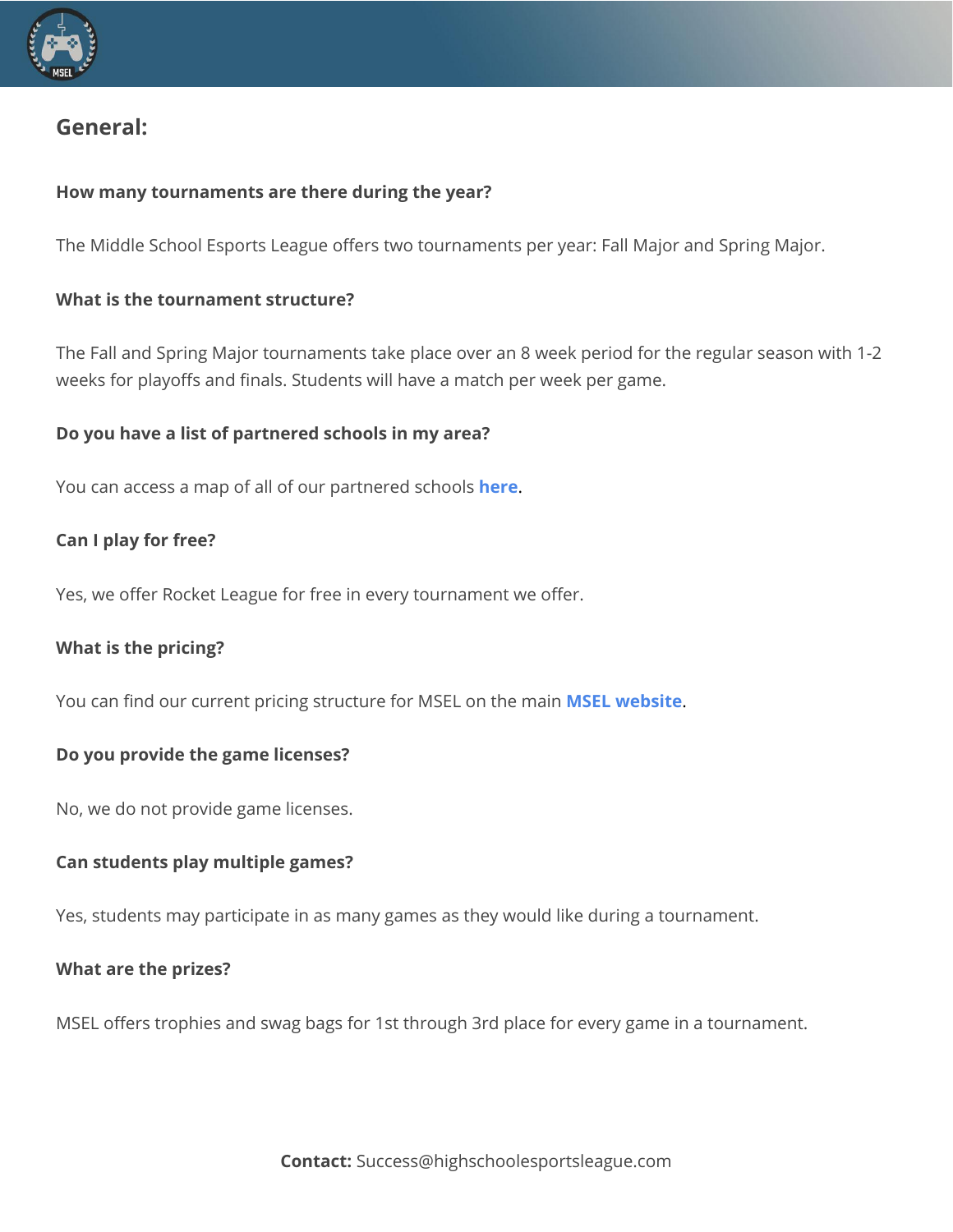

# **Can students play from home?**

Yes, students may participate remotely or from school.

# **What is a battle pass?**

A battle pass is a tournament pass that allows you to access a specific tournament. A single tournament pass grants a student access to one tournament. An annual pass will grant a student access to all tournaments within a given year.

#### **What is a game connection?**

Adding your game connection is the process of adding your gamer tag on your profile. A game connection is required to be eligible for placement on a roster. Additionally, having your "in-game name" not only makes it easier to contact and invite opponents to game lobbies but also ensures that the players in-game match the players on the team roster.

#### **How do we contact our opponent?**

Once you receive an opponent through the queue system and have access to your match page, you will communicate with your opponent through the Match Chat function on the dashboard.

# **Can I set up a league within my district?**

Yes, we can help facilitate a district-wide league or tournament. Please contact **[sales@highschoolesportsleague.com](mailto:sales@highschoolesportsleague.com)** for details.

# **I missed a match. Is there anything I can do to make it up?**

Yes, we provide 2 different match makeup weeks during the course of our tournaments where you can double up on matches to make up for the ones you missed.

# **What games can I play?**

You can find the current list of games we are offering for MSEL **[here](https://middleschoolesports.com/game-summaries)**.

#### **Can I have an additional advisor join my school account?**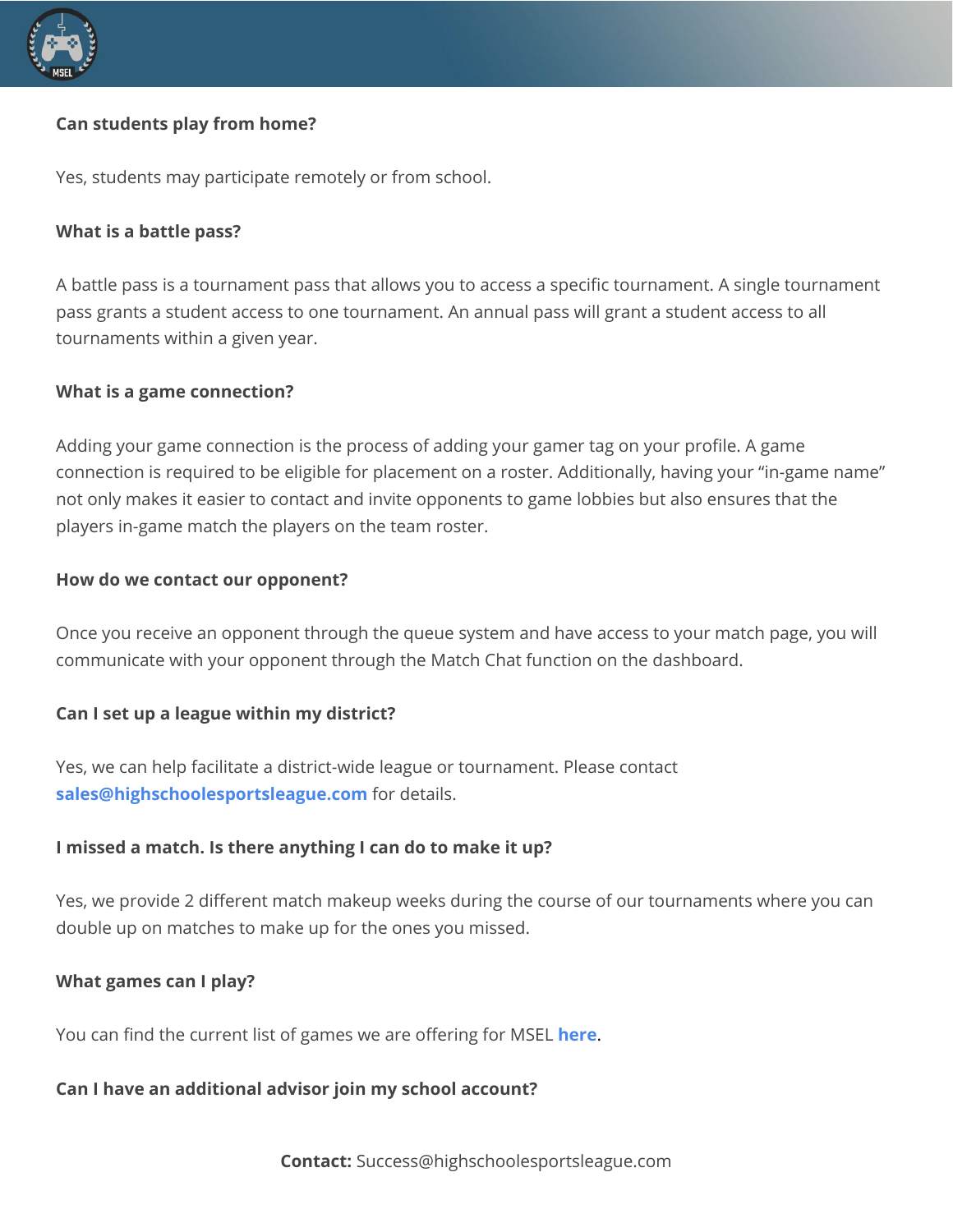

Yes, you can invite the additional advisor to join your team through the members' page on your dashboard. Once they show on your members' list then you can mark them as a team captain. This will give the additional advisor the same administrative abilities as the existing team advisor. The only limitation is that they will not be able to purchase passes for the entire team.

# **How many teams will make the playoffs?**

The number of rosters that make the playoffs is all dependent on the total registration numbers for that particular tournament.

# **Do I need an online subscription in order to participate?**

A Nintendo Switch Online Subscription is required to play any premium (paid) game (i.e.) Mario Kart 8 or Super Smash Bros. Ultimate and not required for free-to-play games such as Rocket League.

# **Registration:**

# **How do I sign up?**

If you are a "school official", you may submit a free school application to join the **[MSEL](https://app.generationesports.com/community/4?new-user=true)** community. If you are a student 13+ looking to join a team, your team advisor may send you an invite to join their team.

# **My students are younger than 13 years old. How can they sign up?**

If your students are younger than 13 years old, your Customer Success Agent will create your student accounts for you. Please reach out to your Customer Success Agent to facilitate this process.

# **Is there a deadline to register for a tournament?**

Yes, there are specific deadlines to register for tournaments. The deadline is usually set to be the day before the tournament begins. Dates are subject to change as we may extend registration on a case-by-case basis.

# **How many students can I add to my roster?**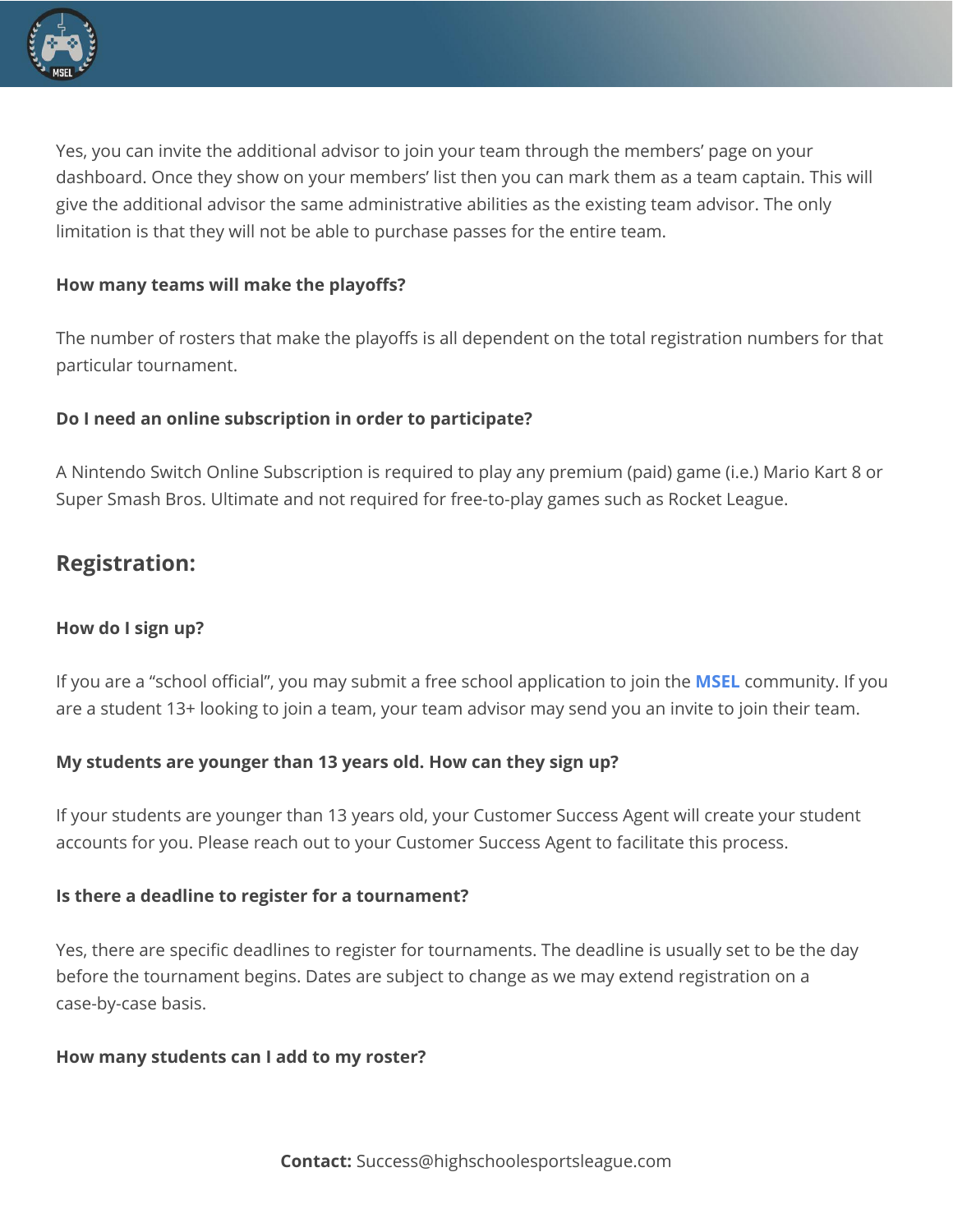

Rosters will need to have the minimum amount of required competitors. For example, Rocket League is a 3v3 game and therefore requires at least 3 players per roster. If there are 6 players wanting to play Rocket League, please make 2 unique rosters. All rosters are allowed subs if there are not enough competitors for multiple full rosters.

# **What is the difference between a team and a roster?**

A team encompasses all of your members and a roster is the list of players playing a specific game.

# **Is there a maximum/minimum number of students that I need on my team?**

There is no minimum or a maximum number of students needed to form a team.

# **How many rosters can I have for one game?**

You may have as many rosters for one game as long as a student is not on multiple rosters for the same game.

# **How do I purchase battle passes?**

You may purchase battle passes through the dashboard by clicking on the Purchase Passes tab or if you require an invoice, please email **[sales@highschoolesportsleague.com.](mailto:sales@highschoolesportsleague.com)**

# **Do we have to schedule our own matches?**

No, all of the games we offer in a tournament are usually available multiple days a week with multiple **[queue](https://help.highschoolesportsleague.com/hc/en-us/articles/360040917472-How-To-Use-Our-Queue-System-and-Match-Page) times** on each day. You simply queue for your match at the day and time that best works for you.

# **I gifted a pass to a student and now I can't revoke their pass. What should I do?**

Whoever is gifted the pass becomes the owner of that pass and you will not be able to revoke it or assign it to someone else. Please submit a support ticket **[here](https://help.generationesports.com/hc/en-us/requests/new)** to resolve this issue.

# **Support:**

# **I am having technical issues. Who can I contact?**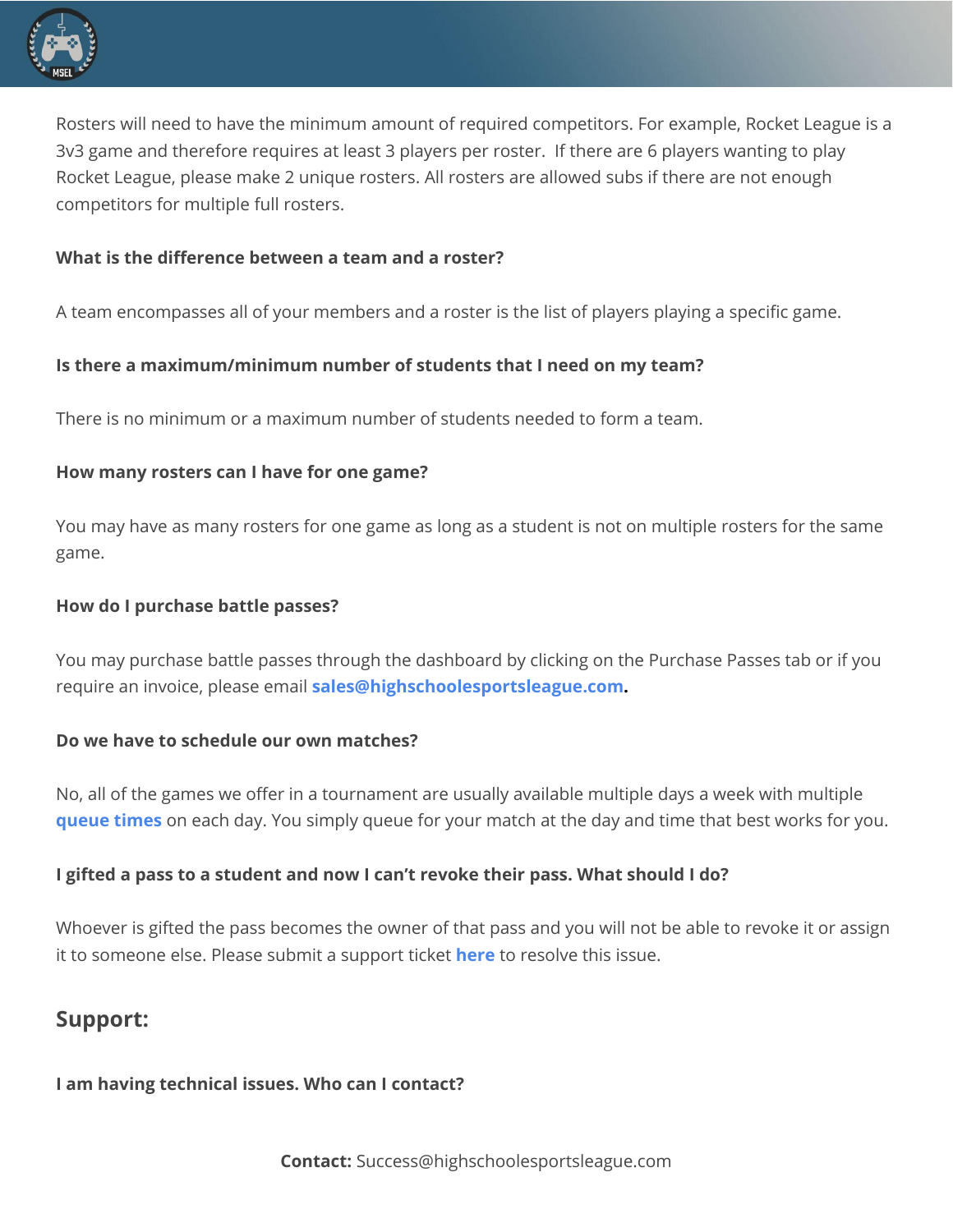

Please report any technical issues to the support team by submitting a ticket **[here](https://help.generationesports.com/hc/en-us/requests/new)**.

# **How can I submit a match dispute?**

Please submit your match dispute to our support team **[here](https://help.generationesports.com/hc/en-us/requests/new)**.

# **I did not receive the verification email when I signed up. What should I do?**

Please contact the Customer Success Associate that reached out to you about your verification. They can help assist you in getting another verification email sent to you. If you are a student looking for verification, you can submit a ticket **[here](https://help.generationesports.com/hc/en-us/requests/new)**.

# **Technical:**

# **What kind of equipment do I need?**

The games we offer can be played on multiple platforms including Xbox, PlayStation, Nintendo, and PC. Please review our console/pc overview **[here](https://help.generationesports.com/hc/en-us/articles/360060420072-Console-PC-Overview)**. Other non-hardware equipment you may need includes online subscriptions as well as the game software.

# **I am looking to purchase hardware. Do you have any recommendations?**

We have a partnership with D&H that you may contact **[here](https://www.highschoolesportsleague.com/dh-discount-page)**. You can also take a look at our PC hardware requirements article **[here](https://help.generationesports.com/hc/en-us/articles/360061115671-PC-System-Requirements-Minimum-Recommended)**.

# **Do you have any technical resources I can submit to my IT department?**

Please visit the technical help page **[here](https://help.generationesports.com/hc/en-us/sections/360013511371-Technical-Help)** to find any information regarding whitelisting, minimum requirements, and ports to open.

# **Resources:**

# **Do you offer an esports curriculum?**